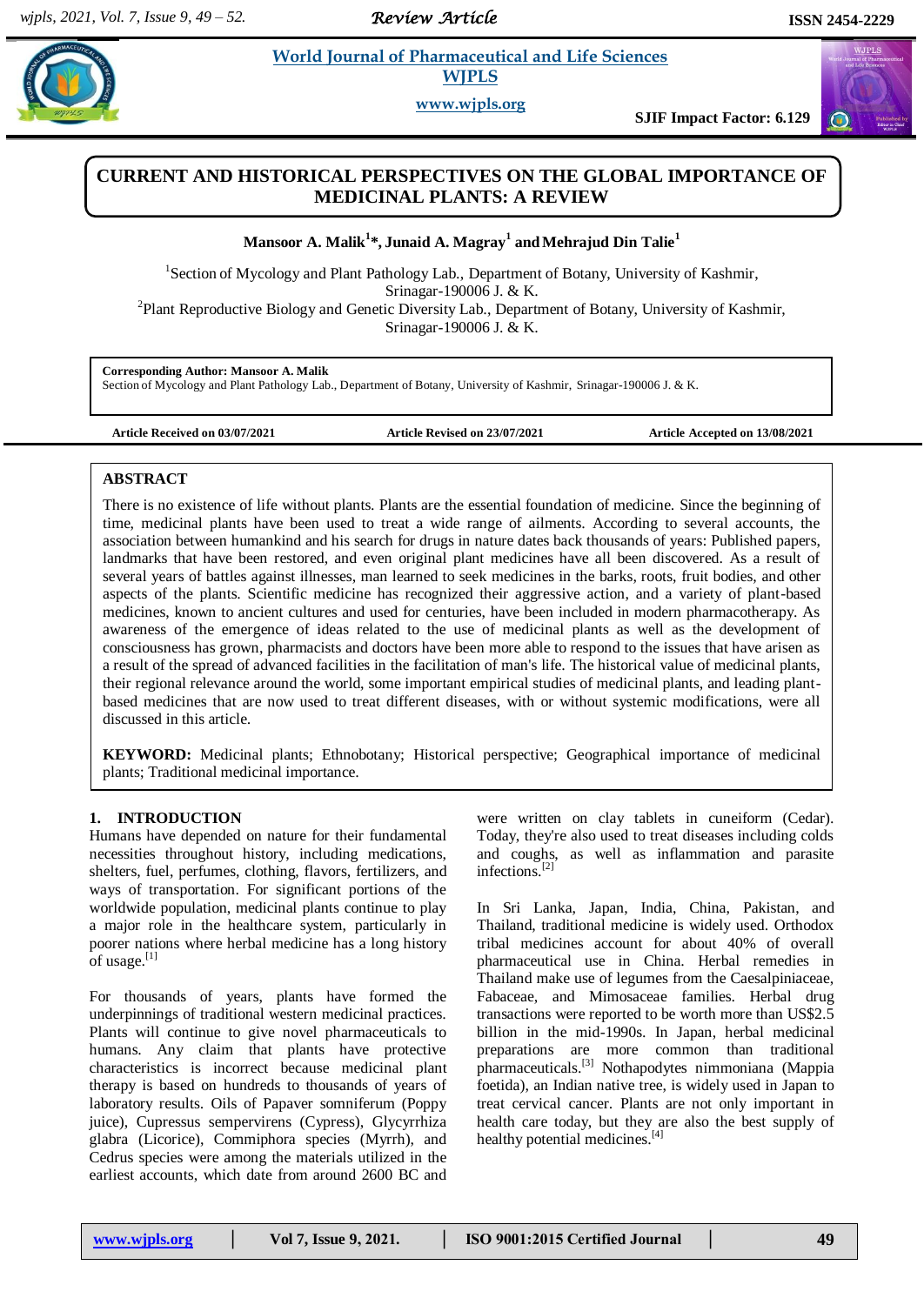Any of the major medicines that have revolutionized western medicine in the last 50 years have been isolated/derivatized from plants. These chemical additives have plant and animal drug-like medicinal effects. The WHO supports and encourages the use of natural medicines in national healthcare systems because they are readily available at a cost that is affordable to the average person, and they have been thoroughly studied, making them much safer than prescription synthetic medications.<sup>[5]</sup> Thus, through scanning natural sources such as plant extracts for many pharmaceutically helpful medications that play a significant role in the treatment of human illnesses have been found using<br>pharmacologically/biologically active substances.<sup>[6]</sup> pharmacologically/biologically active Phytochemical-pharmacological research has recently produced viable solutions to illnesses that the generic medication business has been unable to address. Among the more intriguing studies are those on Artemisia annua, Catharanthus roseus, Taxus spp., Lantana camera, and Bacopa spp. Previously thought to be poisonous or useless, these plants have recently been revealed to contain compounds with significant pharmacological value, and they are now regarded as essential medicinal herbs. Modern bioassays and bioassay-guided fractionation of medicinal plants used by conventional healers are commonly used in the hunt for bioactive molecules. As a result, many new therapeutically essential compounds have been isolated. Due to the diligent efforts of researchers, a significant number of potent medications, medicinal leads, and several novel pharmacologically active constituents have been produced from herbal drugs.<sup>[7]</sup> In 1826, E. Merck of Germany began commercializing plant-derived medicines when he manufactured morphine on an industrial scale.<sup>[8]</sup> In 1991, natural goods or their derivatives made up almost half of the top-selling pharmaceuticals.[9]

## **2. Islamic importance of medicinal plant**

Islam is believed by people from various academic and intellectual backgrounds.<sup>[10]</sup> The significance of the date palm (Phoenix dactylifera) is mentioned in this verse of the Holy Quran. "And you drive strong drink and goodly provision from the fruits of date palms and grapes." (Verse  $67$  of Surah-an-Nahl).<sup>[11]</sup> The importance of garlic (Allium sativum) is stated in Surah Baqarah, $^{[2]}$  verse no.61. In Verse 61, the value of garlic, cucumber, lentils, and onion is discussed, Surah Baqarah.<sup>[2]</sup> Surah Ad-Dahr Chapter no. 76, Verse no.  $17$ .  $^{[12]}$  describes the importance of ginger.

### **3. Early modern age**

Due to increasing poverty and population, a majority of the population in the developing world is struggling to raise living standards and improve healthcare delivery. According to an estimate, 70-80% of the developing world relies on conventional plant-obtained remedies, as pharmaceuticals are high priced.<sup>[13]</sup> Increased interest in herbal formulations has been recorded all over the world as a result of the alleged "Green Wave" triggered by increasing bionomical consciousness. In the west, the use of medicinal plants has increased two-fold. To meet demand, the number of plant-derived medicines or health foods has gradually increased. $^{[14]}$ 

| <b>Medicinal plants</b>                                      | <b>Historical importance</b>                                                                                                                                                                                                                                                                                   |
|--------------------------------------------------------------|----------------------------------------------------------------------------------------------------------------------------------------------------------------------------------------------------------------------------------------------------------------------------------------------------------------|
|                                                              | The active constituents, digoxin, and digitoxin are secondary metabolites (glycosides)                                                                                                                                                                                                                         |
| Digitalis                                                    | derived from Digitalis species are still used to treat congestive heart failure. Today                                                                                                                                                                                                                         |
|                                                              | Digitalis is still the primary source of these glycosides. $^{[15]}$                                                                                                                                                                                                                                           |
| Morphine                                                     | Morphine was the first natural compound to be isolated in pure form from Papaver<br>somniferum dried leaves. This initiative sparked a shift in emphasis toward the isolation of<br>pure compounds, as well as the determination of pharmacological properties and structure<br>determination. <sup>[16]</sup> |
| Strychnine, cocaine,<br>nicotine, papaverine,<br>and quinine | Strychnine, cocaine, nicotine, papaverine, and quinine are examples of natural substances<br>that have been purified by man. [16]                                                                                                                                                                              |

**Table 1: Few historical observations of medicinal plants.**

### **Current modern age**

In recent years, many novel compounds have been isolated from marine organisms and many of these substances have been shown to have fascinating biological activities.<sup>[17]</sup> Currently, research is based on isolating pharmacologically active substances from

natural sources in the field of diseases for which there are no successful treatments. Herbal medicines are also seeing a revival as more people shift their focus away from modern medications and toward complementary herbal systems, also known as natural medicine.<sup>[18]</sup>

**Table 2: well-known plant-based medicines that are currently being used to treat a variety of ailments without any systemic changes.[19]**

| <b>Plant</b>         | Uses                              | Drug                      |
|----------------------|-----------------------------------|---------------------------|
| Rauwolfia serpentina | Antihypertensive,<br>tranquilizer | Reserpine. $^{[20]}$      |
| Erythroxylum coca    | Erythroxylum coca                 | Cocaine. $[21]$           |
| Papaver somniferum   | Narcotic analgesic                | Morphine. <sup>[22]</sup> |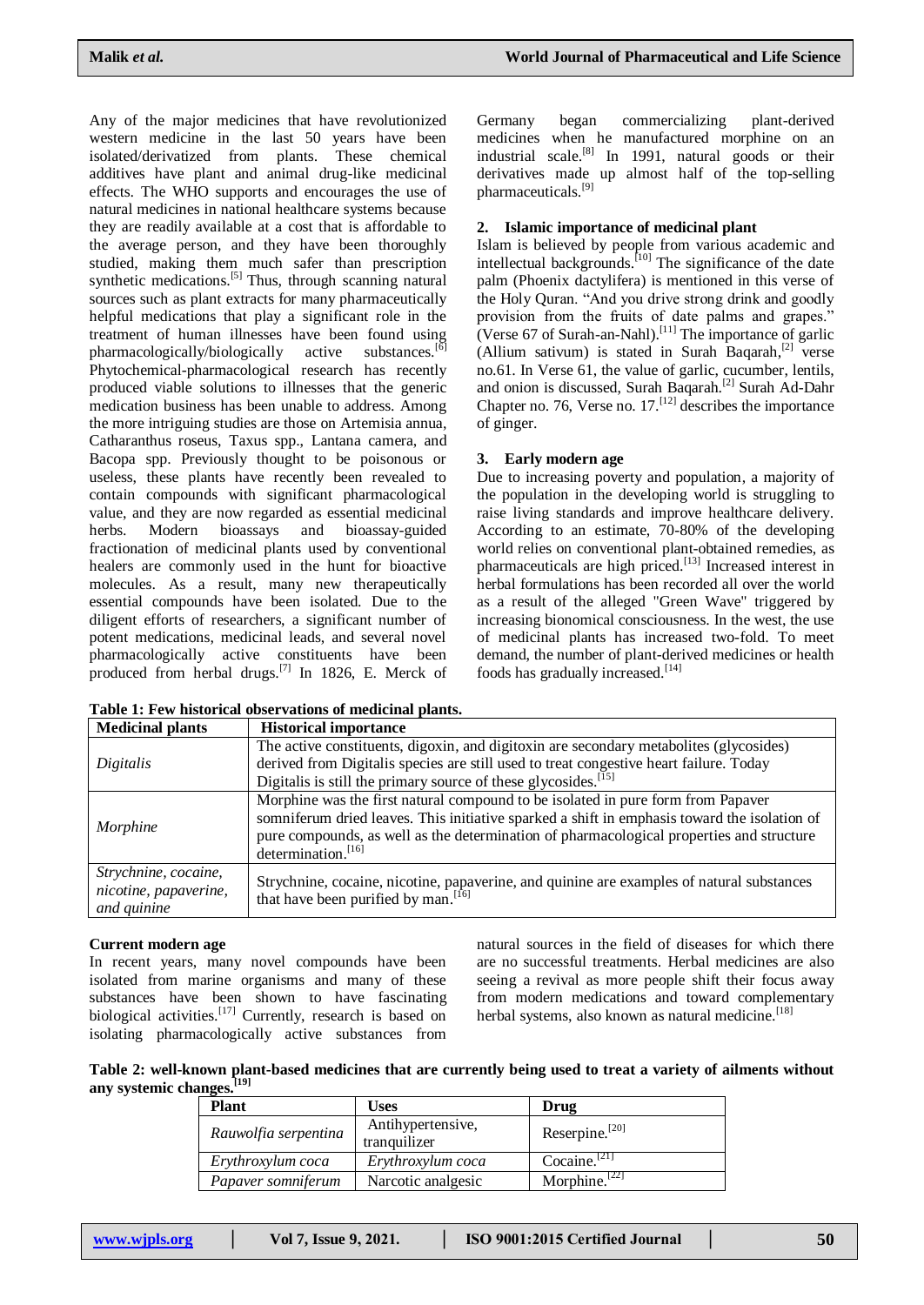| Atropa belladonna     | Mydriatic, anhidrotic,<br>antispasmodic      | Atropine. <sup>[23]</sup>          |
|-----------------------|----------------------------------------------|------------------------------------|
| Mentha piperita       | Antipruritic, counter<br>irritant, stimulant | Menthol. $[24]$                    |
| Cinchona officinalis, | Analgesic, antipyretic,<br>antimalarial      | Quinine. $[25]$                    |
| Pilocarpus jaborandi  | Treatment of glaucoma                        | Pilocarpine. <sup>[26]</sup>       |
| Glycyrrhiza glabra    | Anti-inflammatory,<br>peptic ulcer treatment | Glycyrrhizic acid. <sup>[27]</sup> |

#### **Prominent drugs from plant origin**

In the use of some biochemicals, the plant kingdom has a wide range of structural diversity. A variety of new pharmacophores have been discovered as a result of phytochemical research on medicinal plants. Pharmacophores have proven to be invaluable in the development of new drugs. [28-29]

**Table 3: Derived drugs of some important medicinal plants.**

| Sr. no. | <b>Botanical source</b> | Drug                 | <b>Therapeutic uses</b>                 |
|---------|-------------------------|----------------------|-----------------------------------------|
| 1.      | Artemisia annua         | Artemisinin          | Antimalarial drug. <sup>[30]</sup>      |
| 2.      | Taxus brevifolia        | Taxol                | Anticancer drug. <sup>[31]</sup>        |
| 3.      | Papaver somniferum      | Opium alkaloids      | Analgesic, antitussive. <sup>[32]</sup> |
| 4.      | Catharanthus roseus     | Vinca alkaloids      | Anticancer. <sup>[33]</sup>             |
| 5.      | Rauvolfia serpentine    | Reserpine            | Antihypertensive. <sup>[20]</sup>       |
| 6.      | Cinchona spp.           | Quinine, Quinidine   | Antimalarial. <sup>[25]</sup>           |
| 7.      | Digitalis purpurea,     | Digitalis glycosides | Cardiotonic glycosides. <sup>[15]</sup> |
| 8.      | Cassia Angustifolia     | Sennosides A and B   | Laxative. <sup>[34]</sup>               |
| 9.      | Erythroxylum pervillei  | Pervilleine A        | Anticancer. <sup>[35]</sup>             |
| 10.     | Aglaia foveolate        | Silvestrol           | Silvestrol. <sup>[36]</sup>             |

All plants have primary and secondary metabolites. The therapeutic effects of medicinal plants are due to the Combination of "secondary metabolites".<sup>[37]</sup>

### **Future of medicinal plants**

Medicinal plants have a bright potential because there are approximately half a million plants on the planet, the majority of which have not yet been tested for their medicinal properties, and their medical properties could be critical in the treatment of current or future studies.

## **CONCLUSION**

As a result, scientific journals need to enable health care professionals to work diligently to explain the key active ingredients derived from medicinal plants. Furthermore, to define their role in the treatment of current diseases, as well as how they can be used to create or synthesize more successful drugs.

### **REFERENCES**

- 1. Dar, R. A., Shahnawaz, M., & Qazi, P. H. General overview of medicinal plants: A review. *The Journal of Phytopharmacology*, 2017; *6*(6): 349-351.
- 2. Gurib-Fakim, A. Medicinal plants: traditions of yesterday and drugs of tomorrow. *Molecular aspects of Medicine*, 2006; *27*(1): 1-93.
- 3. Harrison, P. Herbal medicine takes root in Germany. *Cmaj*, 1998; *158*(5): 637-639.
- 4. Hamburger, M., & Hostettmann, K. 7. Bioactivity in plants: the link between phytochemistry and medicine. *Phytochemistry*, 1991; *30*(12): 3864-3874.
- 5. Singh, P., & Singhi, C. L. CHEMICAL INVESTIGATION OF CLERODENDRON-FRAGRANS. *Journal of the Indian Chemical Society*, 1981; *58*(6): 626-627.
- 6. Rastogi, PR and Meharotra, BN In Compendium of Indian Medicinal Plants, 1990; I, 339, (1993) III: 194.
- 7. Philipson, M. N. A symptomless endophyte of ryegrass (Lolium perenne) that spores on its host—a light microscope study. *New Zealand Journal of Botany*, 1989; *27*(4): 513-519.
- 8. Galbley, S., & Thiericke, R. Drug Discovery from Nature, Series: Springer Desktop Editions in Chemistry, 1999.
- 9. Newman, D. J., Cragg, G. M., & Snader, K. M. Natural products as sources of new drugs over the period 1981− 2002. *Journal of natural products*, 2003; *66*(7): 1022-1037.
- 10. Khan, A. S., Khan, M. A., Din, H. A., Khan, H. U., & Tayyab, M. Some scientific facets of the Quran and Sunnah (of the Prophet Muhammad, Peace Be Upon Him) in the field of medicine. Pak. Health, 1994; 31(3-40): 7-10.
- 11. Al-Hilali, M. T., & Khan, M. M. The Noble Ouran: English Translation of the meaning and commentary. King Fahd Complex for the printing of Holy Ouran. Madinah, KSA, 1985; 13.
- 12. Ghaznavi, K. M. Tibbe-e-nabvi aur Jadid science, al-Faisal nasheeran wa tajeera-e-kutab. Urdu Bazar Lahore, Pakistan, 1991; 1: 228-236.